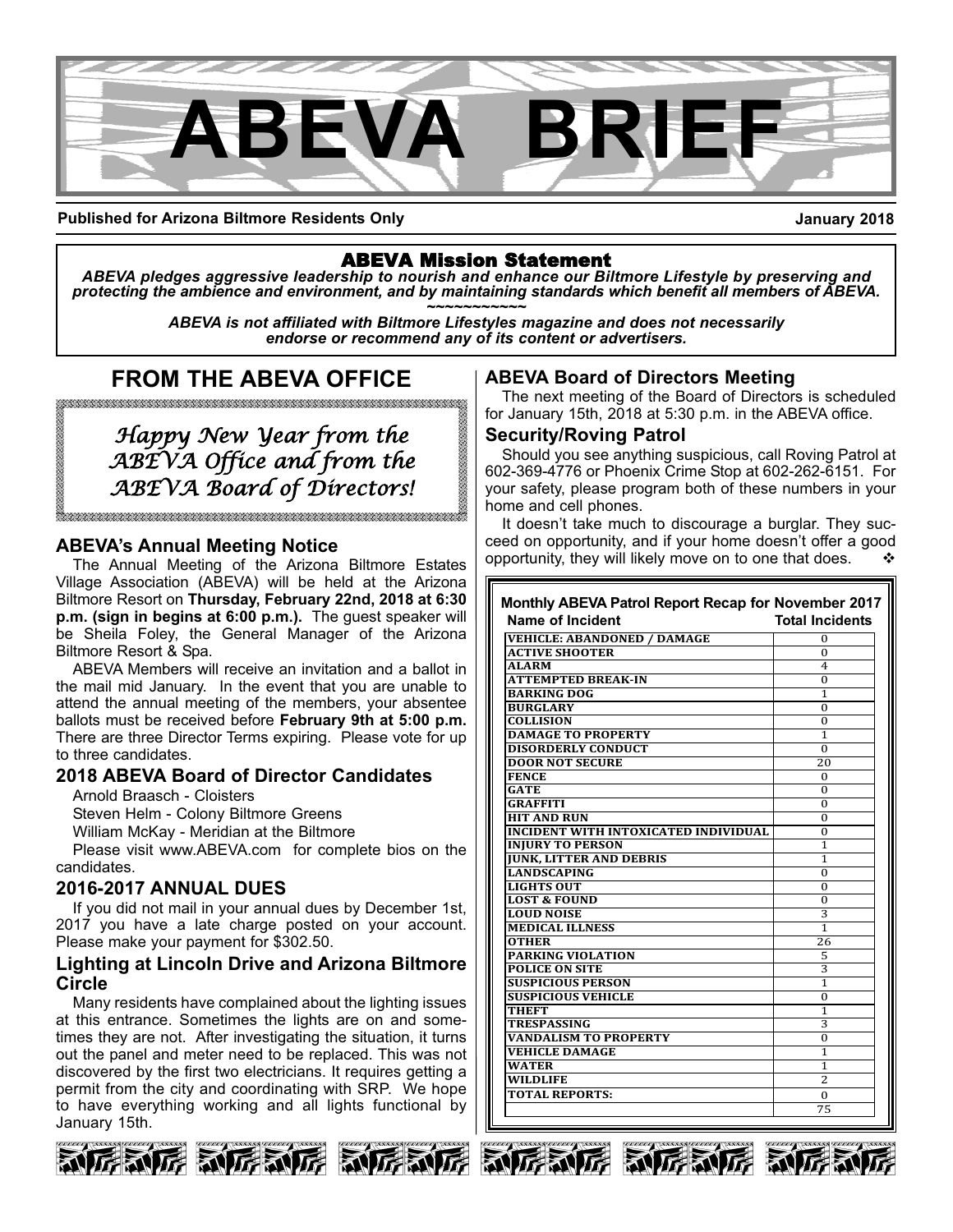

## **20162017 ABEVA Annual Incident Report**



### **Having a Ball: The History Behind American New Year's Eve Celebrations**

"Happy New Year!" That greeting will be heard loud and clear in Times Square on New Year's Eve. Every year as the clock nears midnight on December 31st, the eyes of the world turn to the dazzling lights and bustling energy of Times Square. But why do Americans drop a ball on New Year's Eve? It began as a solution to light up the New York sky without the hazard of fireworks. Here's a link to read the complete story: www.pbs.org/newshour/nation/having-a-ball-thehistory-behind-american-new-years-eve-celebrations.

### **Canal Dry-Up**

SRP is doing major repair work on the canal this year. The canal will be dry from January 3rd to February 28th. The canal access roadway on the south side of the canal will be blocked, and access will be restricted during the construction. You may still use the north side roadway. If you have any questions please call Tom Wilson at SRP at 602-236-2519.  $\cdot$ 

## **From ABEVA's Landscaper**

#### **5 tips for winter ryegrass by BrightView:**

- 1. Do not walk on ryegrass after a frost or freeze.
- 2. Do not mow wet ryegrass.
- 3. If you have common winter weeds like clover or dandelions, apply a selective pre-emergent herbicide during the month of January.
- 4. A good mow height for ryegrass is 1.5 to 2 inches.
- 5. Fertilize ryegrass with a balanced fertilizer such as 21  $7-14$  or  $16-8-8$ .

## **MEETINGS & LUNCHEONS Biltmore Lunch Bunch**

The Biltmore Lunch Bunch (BLB) will meet on Friday, January 5th, 2017 at 11:45 a.m. at Frank and Albert's with La Rita Mason as the Coordinating Hostess. BYOM (Bring Your Own Money), order off the menu with full sized portions at regular price, or 1/2 sized portions at an adjusted price. Come and enjoy lunch with ladies who live or work in the Biltmore area. The dress is casual.

You will receive e-mail reminders of when the lunches are scheduled. If you have any question or to be added to the listserv to receive reminders about the BLB, contact La Rita Mason at 602-667-0002 or Irmason@gmail.com. If you cannot know until the day of the event, drop-ins are always welcome!  $\cdot \cdot \cdot$ 







## **Biltmore Networking Group**

The Biltmore Networking Group monthly happy hour provides an excellent opportunity to meet and network with others in the Biltmore community. The upcoming happy hours are planned for January 4th, 2018 and February 1st, 2018 from 5:30 p.m. to 7:30 p.m. at the Lounge inside Rico's American Grill at the Pointe Hilton Squaw Peak located at 7677 North 16th Street, Phoenix, Arizona 85020 or you can reach them by calling 602-997-5850. There is no need to RSVP, and there is never a charge to attend these events, so please feel free to stop by.

If you have any questions or would like to be added to the email list for monthly announcements, please contact Shahpar at biltmorenetwork@gmail.com. Shahpar founded the Biltmore Networking Group in 2003.

## **Biltmore Area Partnership Luncheon**

The January Biltmore Area Partnership Networking Luncheon will be held on January 23rd at the Bluewater Grill located at 1720 E. Camelback Road. The Speaker will be Councilman Sal DiCiccio.

Reservations are required by Friday, January 19th. Councilman DiCiccio will speak from 12 to 12:30 p.m., and lunch will follow.

The cost is \$30 for members and \$35 for non-members. For additional information, please call Ed Rossi at 602-957-6483. Reservations and checks should be sent to Biltmore Area Partnership at 3104 East Camelback Road, #174, Phoenix, AZ 85016. variable  $\mathbf{\hat{v}}$ 

# SPECIAL OFFERS AND EVENTS **January at the Arizona Biltmore Resort**

**Winemaker Dinner Series:** On Thursday, January 4th, indulge and experience Domaine Faiveley as the featured winery at the Winemaker Dinner Series. The reception begins at 6:30 p.m. followed by a four-course dinner at 7:00 p.m. for \$120 per person (Tax and 18% gratuity is not included). Call 602-954-2507 for reservations.

**Live Entertainment:** Enjoy live entertainment by many talented local vocalists Friday and Saturday evenings from 8:00 p.m. to 11:00 p.m. You can enjoy performances reminiscent of great artists like Tracey Chapman, John Mayer and more in The Wright Bar located in the Historic Building of the resort.

**Wright's Brunch:** Wake up to an impressive selection of culinary delights now featuring a table for local favorites, including all products sourced locally. The lavish buffet features fresh seafood, aged cheeses, savory meats, housemade pastries, fresh fruit and more. To make your reservation, call 602-955-6600.  $\bullet$ 

# **Wrigley Mansion News**

**Live History Tours:** Grab your camera, your questions and explore Wrigley Mansion! Enjoy their popular lunch tour packages starting from \$26; individual guided tours start at \$15. Learn more about their history packages and tours. Call 602-955-4079 for reservations.





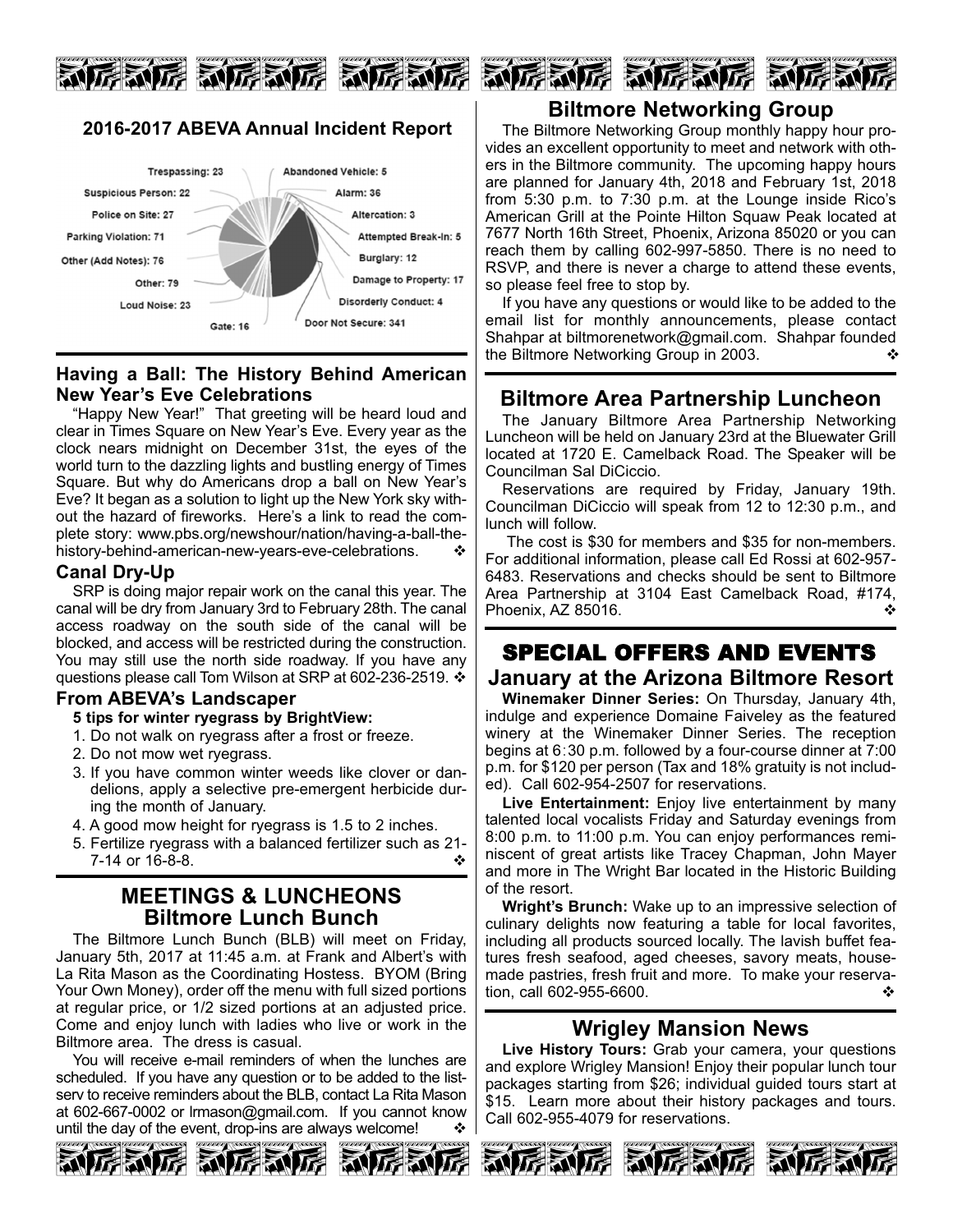

**Sunday Brunch:** What's better on a Sunday than a gorgeous view, live jazz piano, and a brunch selection that fills a mansion's living room to capacity? Take a look at a sample menu on the website that will give you an idea of what to expect! Reservations are available from 10:00 a.m. to 2:00 p.m. online or by calling 602-955-4079.

**Become a Member:** Enjoy all the perks of Wrigley Mansion with one of their exclusive membership programs which start at just \$20/year and include free valet parking. Each membership tier is designed to fit your needs so you can enjoy preferred access to select amenities at Wrigley Mansion, as well as special offers, events and insider news. Visit the membership page for details on the Social, Wine or Corporate membership programs.  $\diamond$ 

## **Arizona Biltmore Golf Club Events**

Happy New Year from everyone at the Arizona Biltmore Golf Club and The Adobe Restaurant. Here's what's happening at the club and restaurant.

**Happy Birthday Adobe:** 2018 marks the Adobe Course's 90th birthday. As Arizona's third oldest golf course, the Billy Belldesigned course dates back to 1928, a few months before the Arizona Biltmore Hotel opened its doors in February 1929. To celebrate the Adobe Course's milestone, the Arizona Biltmore Golf Club is running membership specials, including discounts on initiation fees. For more information, contact Blake Bishard at 602-955-9794 or bbishard@jdmgolf.com.

**Junior Golf Clinics:** Looking for a fun and easy way to introduce your kids or grandkids to the game of golf? Sunday Junior Golf Clinics are now in session and continue every Sunday through April (except holidays). Led by the Tina Tombs Golf Teaching Center, the Junior Golf Clinics are held on the Arizona Biltmore Practice Range. Clubs will be provided to those who need them. To sign up, contact Tina at 480-225-0948.

**Adobe Happy Hour:** Enjoy the Adobe Restaurant's Happy Hour on the newly furnished patio. With \$6 appetizers and drink specials beginning at 2:00 p.m. daily, The Adobe is a great place to relax, enjoy the views, and Happy Hour food specials run from 2:00 p.m. to 4:00 p.m. daily. Happy Hour drink specials begin at 2:00 p.m. daily and run until close.

**FootGolf:** Looking for a great out-of-the-office team building activity? Footgolf is the perfect group activity as it's easy for anyone to pick-up and enjoy. Contact the golf shop (602-955-9656) for more information on group footgolf fun.

#### **Specials at The Arizona Biltmore Golf Club:**

- **Lunch Break Special:** Enjoy a hot dog, a drink and a bucket of practice balls for only \$19.29.
- **Take Time For Nine:** Grab a friend and head over to the Arizona Biltmore Golf Club Thursday afternoons at 3:30 p.m. For \$25 per player, enjoy nine holes of golf with a golf cart, a drink and range balls. Visit azbiltmoregc.com for more info.
- **Biltmore Golf Happy Hour:** \$20 includes 4 to 9 holes of golf with golf cart, and one happy hour drink (up to a domestic beer). Available any day after 4:00 p.m.

**Are You A Biltmore Golf Rewards Member:** The Biltmore Golf Rewards program is their way of thanking loyal golfers for choosing the Arizona Biltmore Golf Club. The Biltmore Golf Rewards program is free to join, and you earn points towards free golf every time you play or make purchases in the golf shop. Plus, reward members are eligible to receive exclusively low green fees every day. Signup to become a rewards member at the Arizona Biltmore Golf Club and instantly become eligible for low rates and rewards. You can track your rewards, plus do other cool things like track your golf game on the new Arizona Biltmore Golf Club App. Download the App by searching "Arizona Biltmore Golf" in the App Store or in the Google Play Store.

**Public Service Rate:** As a small token of their appreciation for all they do for the community and country, all first responders (police, fire, emergency services and military) will receive \$5 off of their golf round all month long. Plus, first responders can bring up to three friends for the same rate and enjoy great playing conditions on the Adobe and Links Courses.

For more information, to book a golf tee time, corporate lunch or private function, please visit www.azbiltmoregc.com or www.theadoberestaurant.com.  $\diamond$ 











**James Bell, President Michael Leeman, Vice President Mark Monserez, Secretary Judith Shafkind, Treasurer Arnold Braasch, Director Steven Helm, Director Phil Tibi, Director Will Hawking, Director**

#### **ABEVA Office Information**

**2525 East Arizona Biltmore Circle, Building D, Ste. 145 Phoenix, Arizona 85016 Hours Mon.Fri. 8:30 am5 pm 6029551003 phone 6029551144 fax Carol Jones Executive Director**

> **The** *ABEVA Brief* **Editor Carol Jones cjones@abeva.com**

**Roving Patrol: 6023694776 Police Dept. Non-Emergency: 6022626151**

#### **Website Information**

Please visit the website at www.abeva.com. There is a link to pay your annual assessment. You can download many ABEVA documents; CC&Rs, Parking Permission, Architectural Request Form, and more. You may also read board minutes and the *ABEVA Brief* online. ❖

# **Handy Contacts**

**City of Phoenix Back-Washing Department (Pools) 602.256.3190 Dead Animal Pick-up 602.262.6791 Dog Catcher 602.506.7387 Snake Control 480.894.1625 Fish & Game 602.942.3000 SRP Outages 602.236.8811 Water Department 602.262.6251**